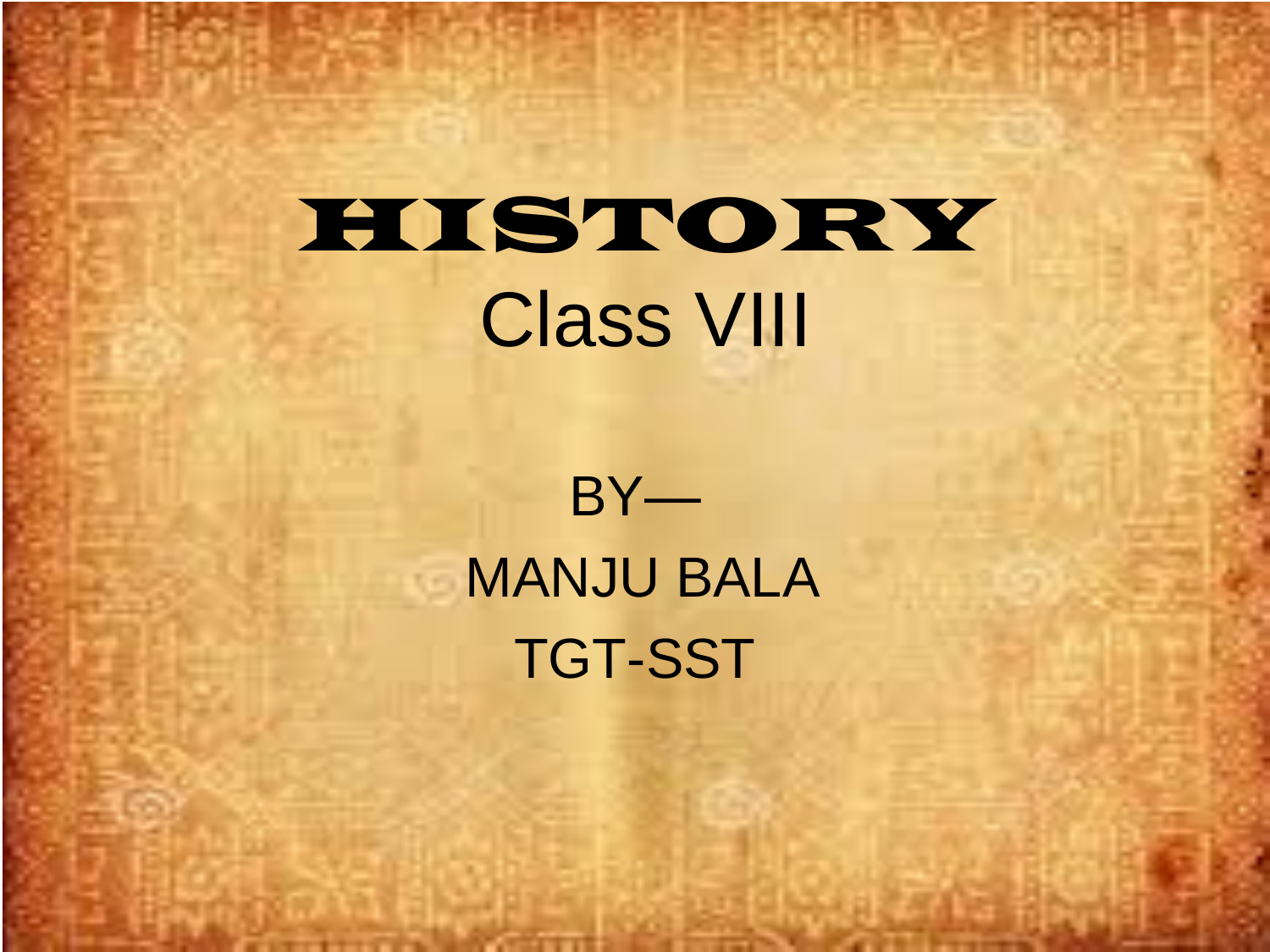# From Trade To Territory The Company Establishes Power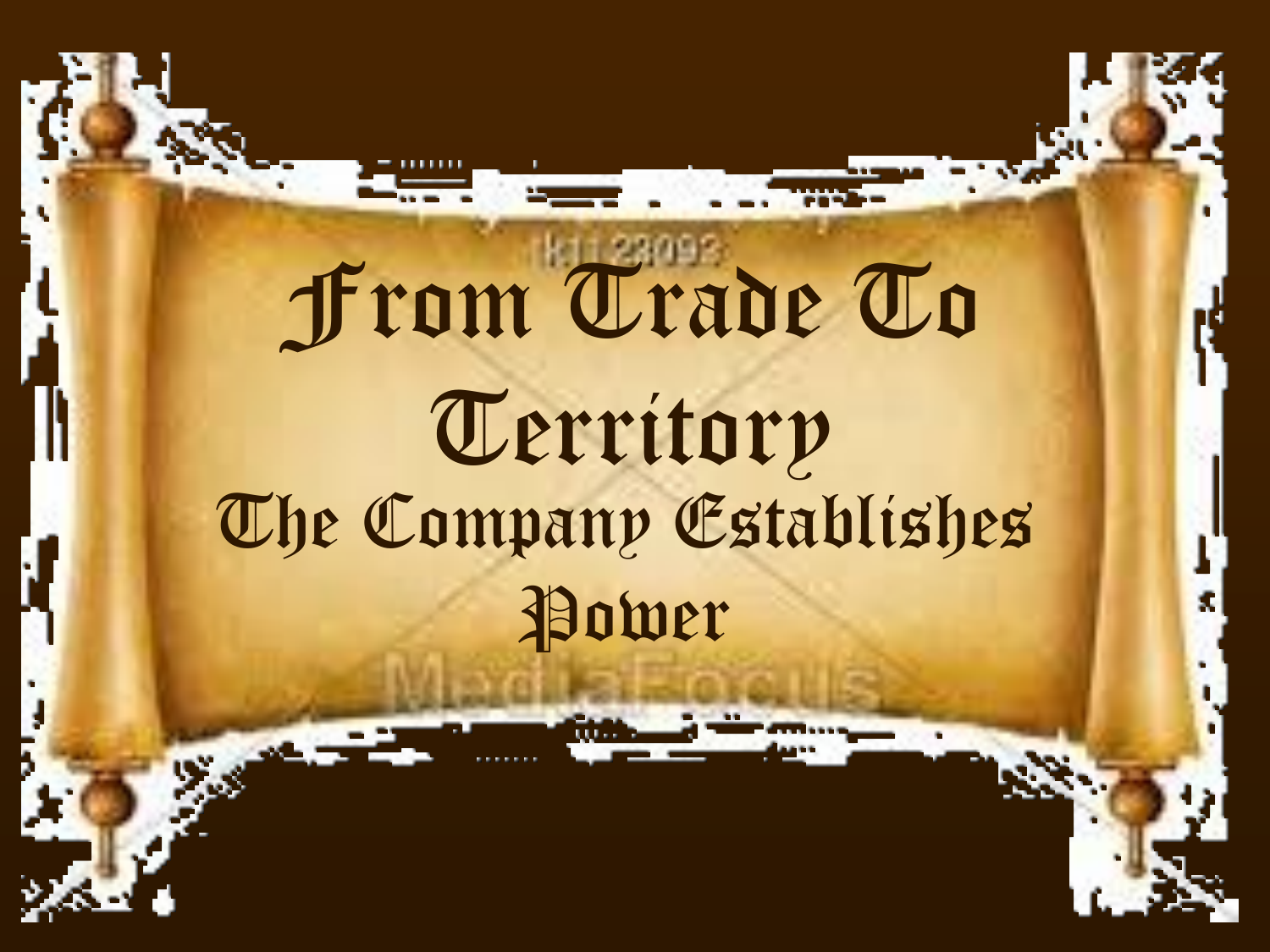### **END OF MUGHAL RULE**

Aurangzeb was the last of powerful Mughal rulers. He was followed by a succession of weak rulers after his death in 1707. Thus the empire broke up under various zamindars and subadars.

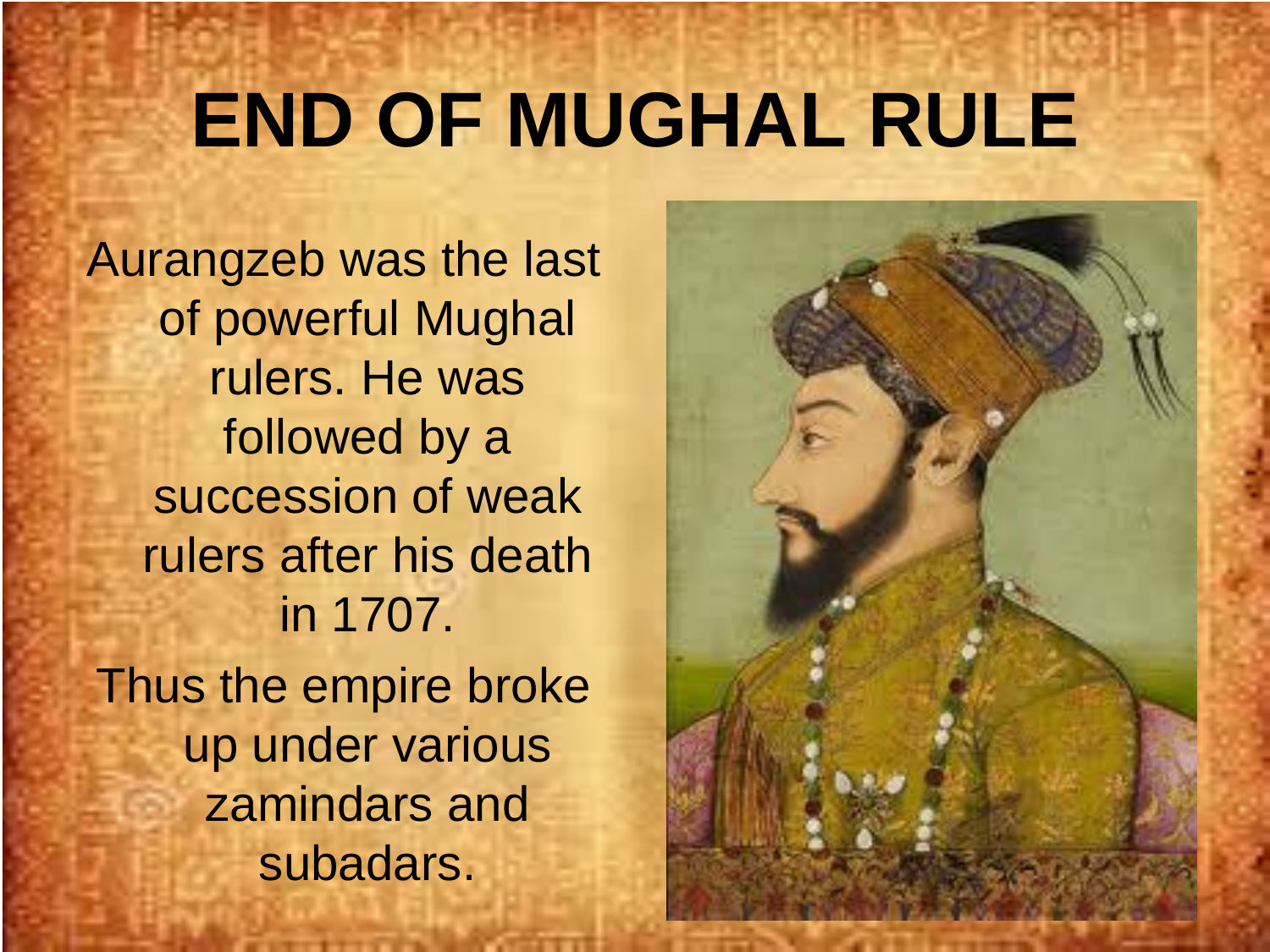#### **The East India Companies**



Many East India Companies from Europe, the Portugal, the Dutch, the French and the British, came to India for trading, via the sea route.

All the companies were interested in buying the same goods, such as the cotton and silk textiles, and spices, which led to great competition among the companies.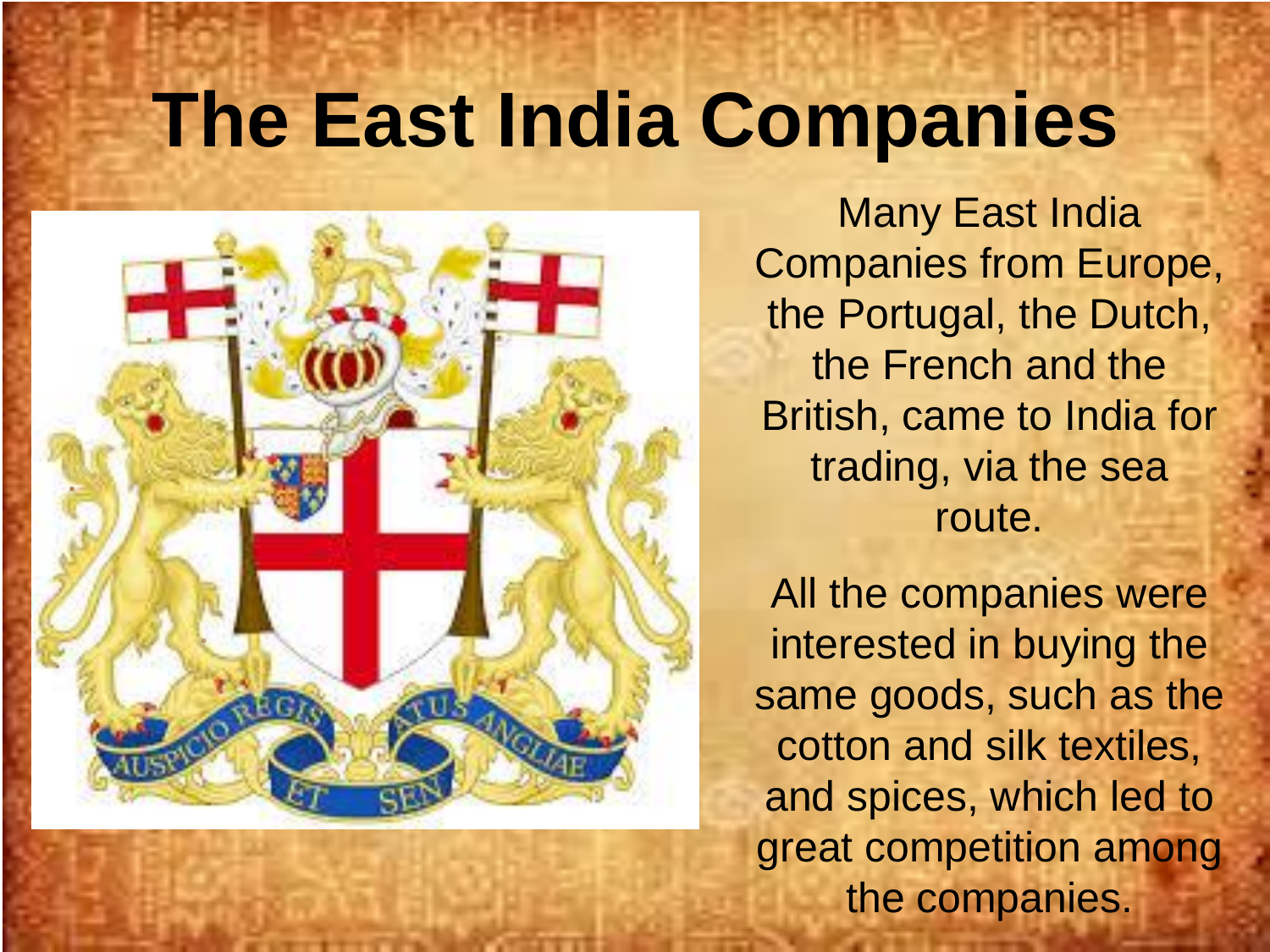#### **Trade To Battle**

The English set up their 1<sup>st</sup> factory on the banks of river Hugli in 1651. They refused to pay duty causing a huge loss to the revenue of Bengal, . The Nawab, Murshid Quli Khan protested. He and his successors, Alivardi Khan and Sirajuddaulah forced them to pay duty. The conflicts culminated in the Battle of Plassey.

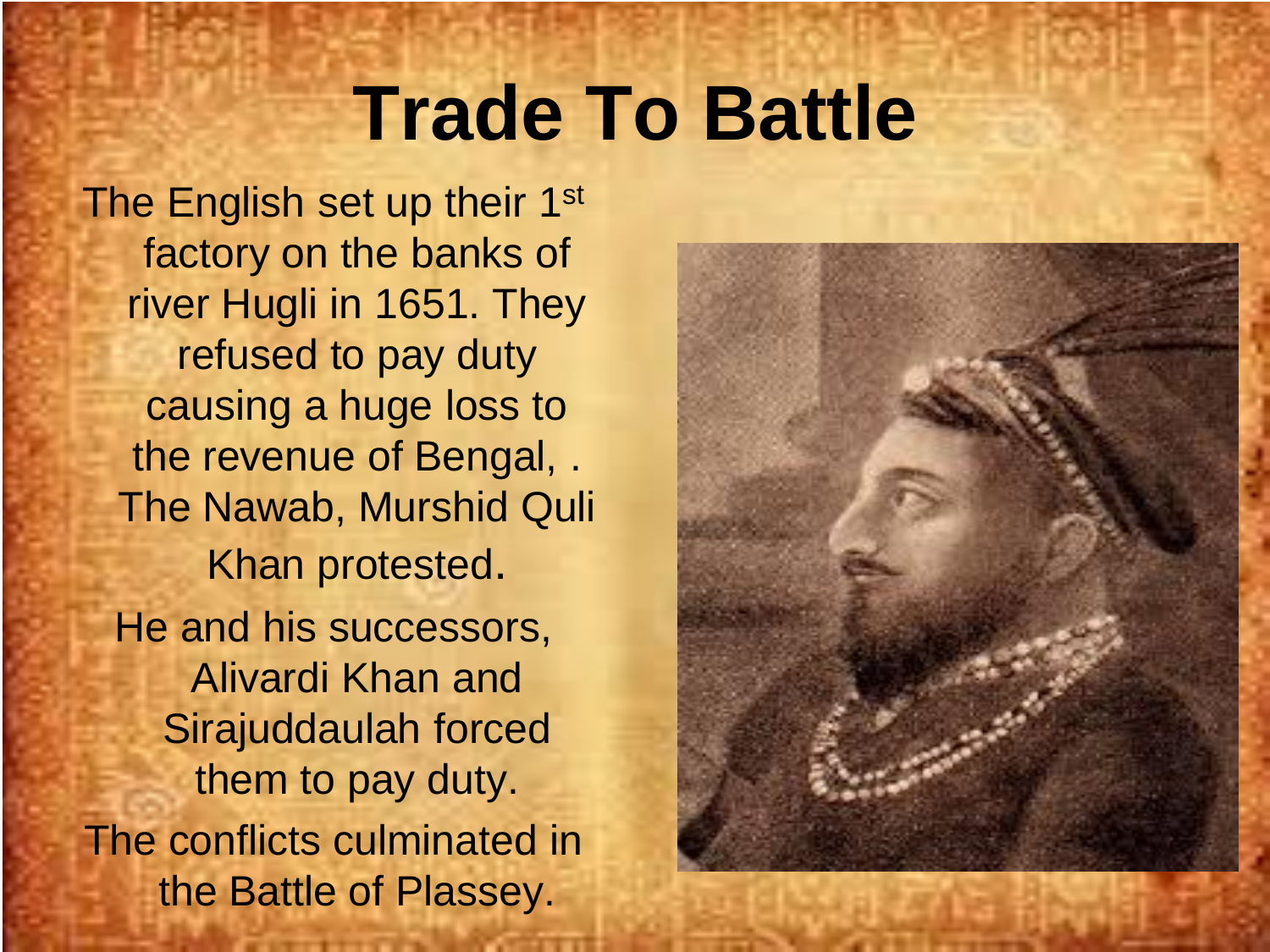# **THE BATTLE OF PLASSEY**



In 1756 , when **Sirajuddaulah** became the Nawab, he established control over the company's forts at Kassimbazar and Calcutta.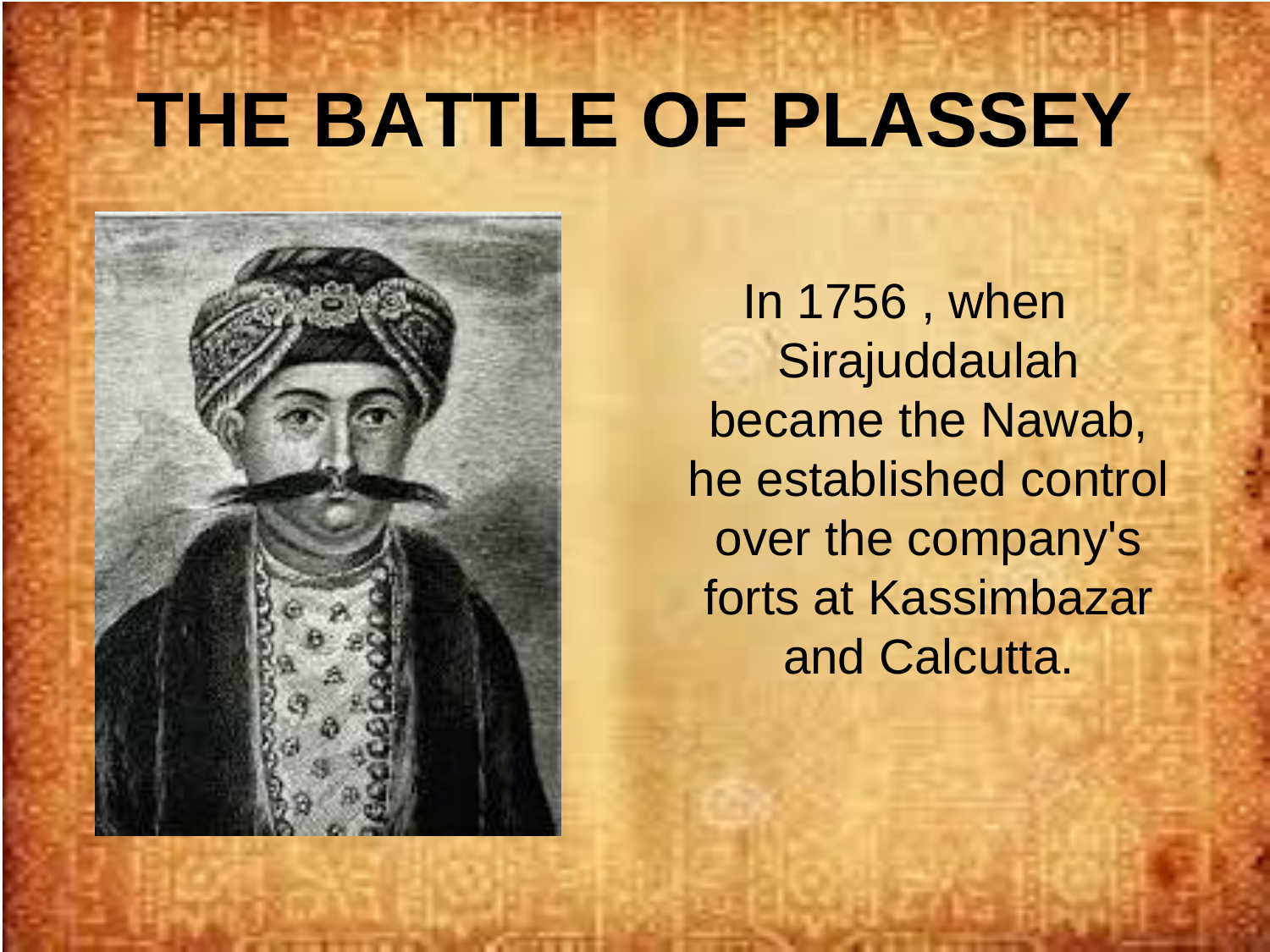# **THE BATTLE OF PLASSEY**

On hearing the news, the Company officials in Madras sent forces under the command of Robert Clive. Prolonged negotiations with the Nawab failed. Finally, in 1757, Robert Clive led the company to victory.

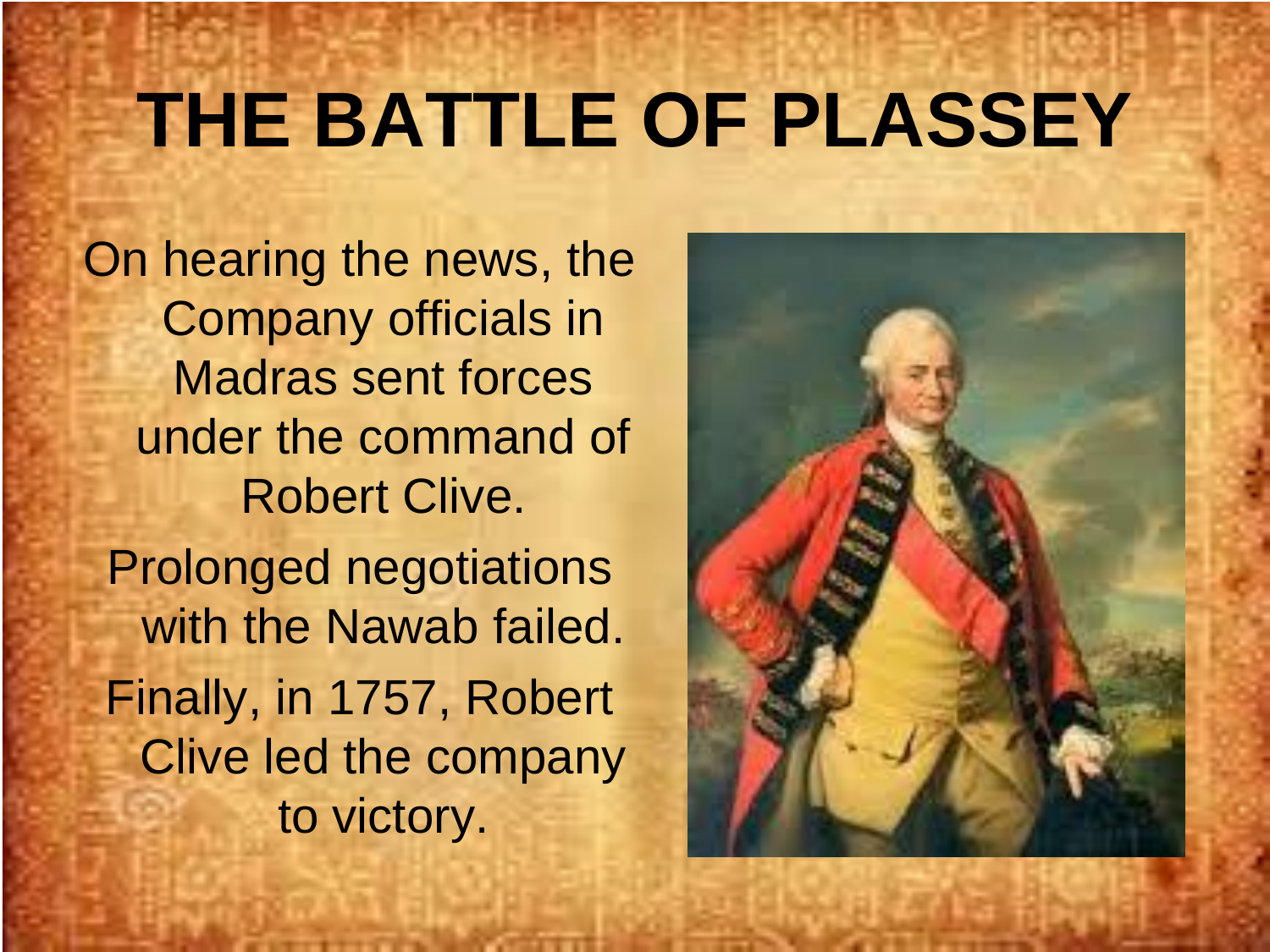# **THE BATTLE OF PLASSEY**

The main cause for the defeat of Sirajuddaulah was that the forces led by one of his commanders, Mir Jafar, did not fight at all. This was because Clive had managed to secure his support by promising to make him the next Nawab after crushing Sirajuddaulah.

The battle became famous as it was the companies 1st major victory.

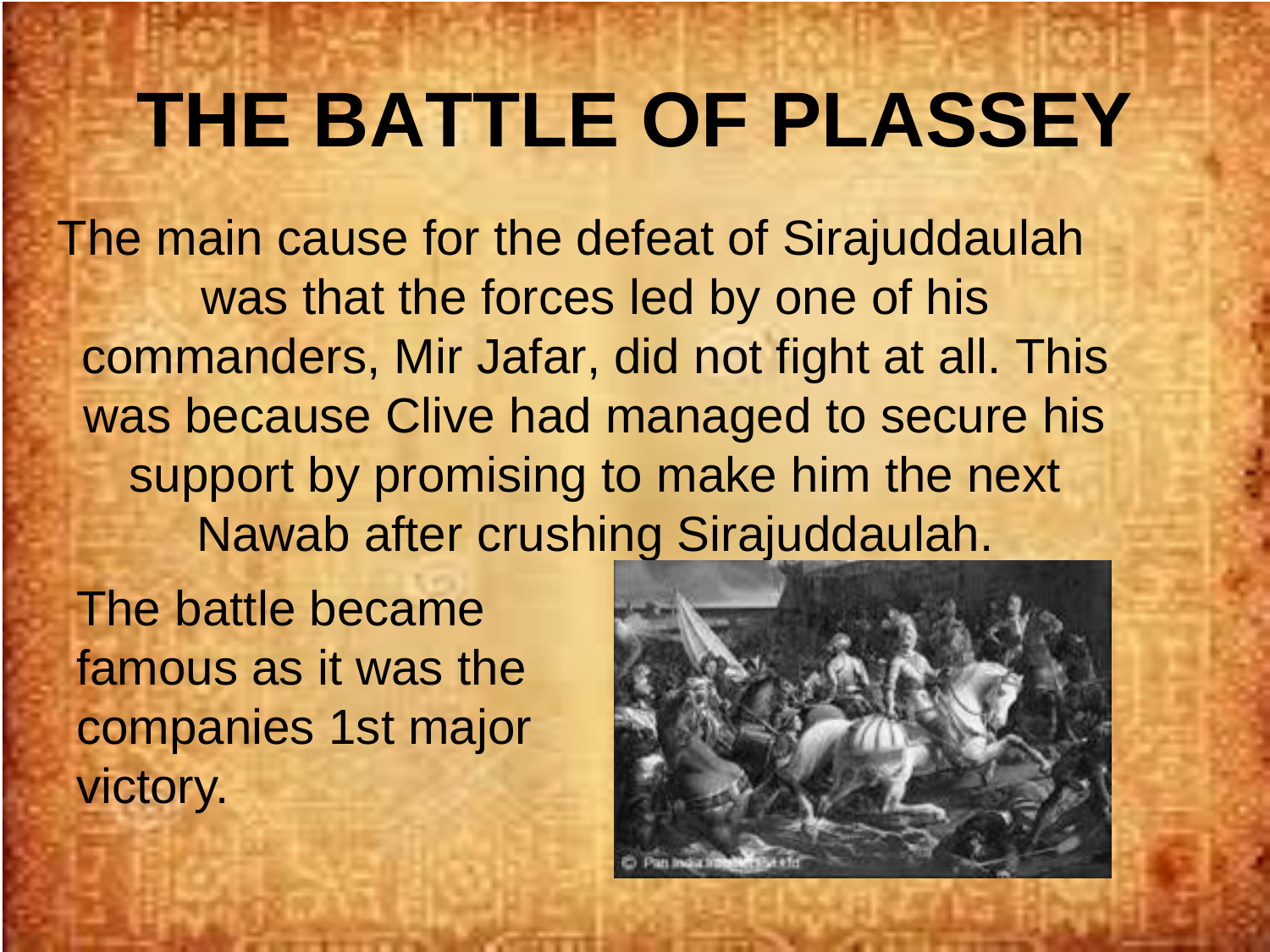# **THE BATTLE OF BUXAR**

After the defeat, Mir Jafar was made the Nawab. But he also protested, and thus was replaced by Mir Quasim.

Mir Quasim complained and fought the battle of Buxar, 1764, but eventually lost. In 1765, the company was appointed the Diwan of Bengal by the Mughals.

Thus the revenues from India could finance the company expenses.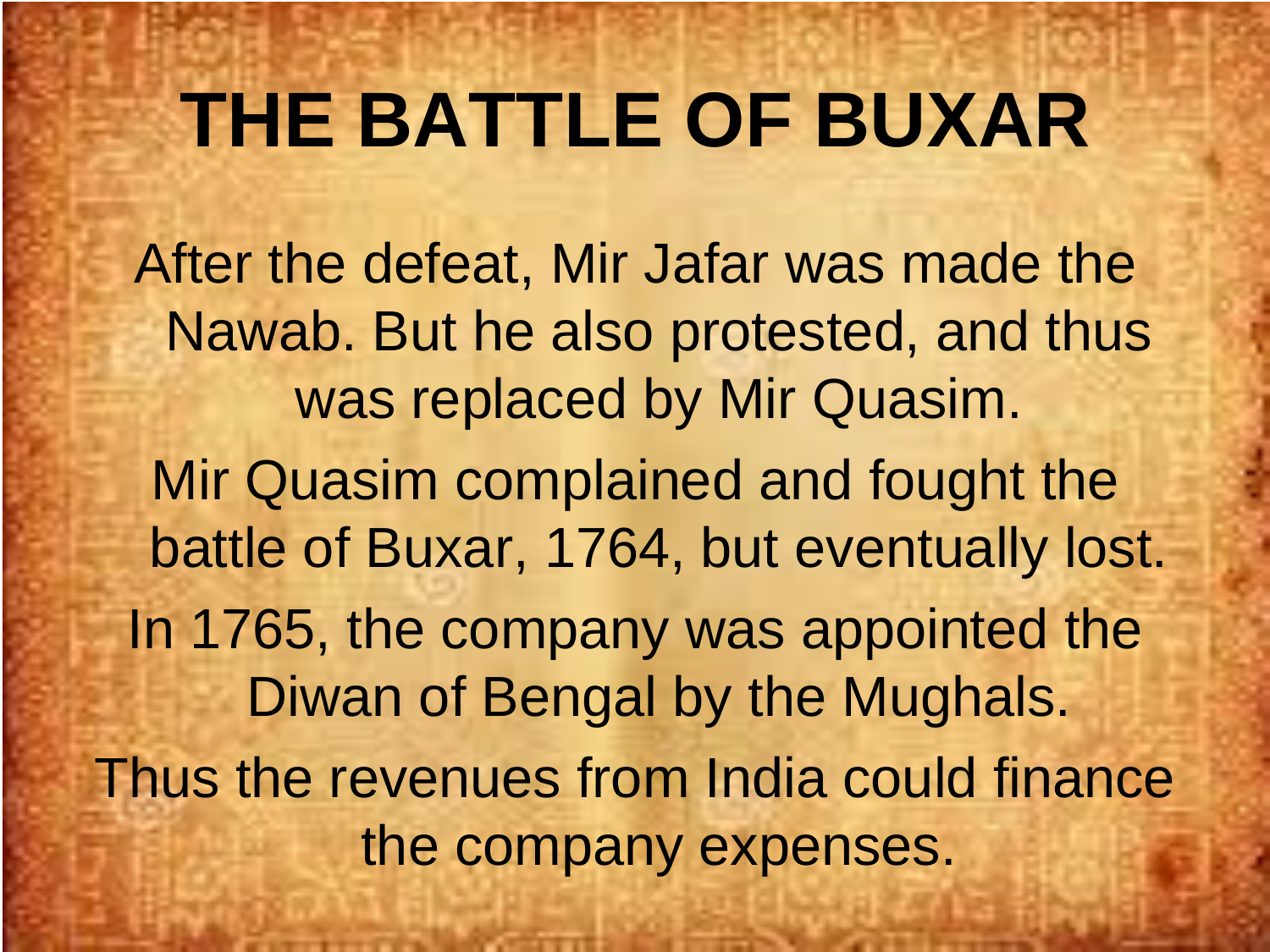#### ―**Nabobs**‖

British officials such as Clive, who managed to return to Britain with wealth lead flashy lives and flaunted their riches. They were called nabobs. They were seen as upstarts and were ridiculed in the society.

**NABOB is the anglicized version of the word Nawab**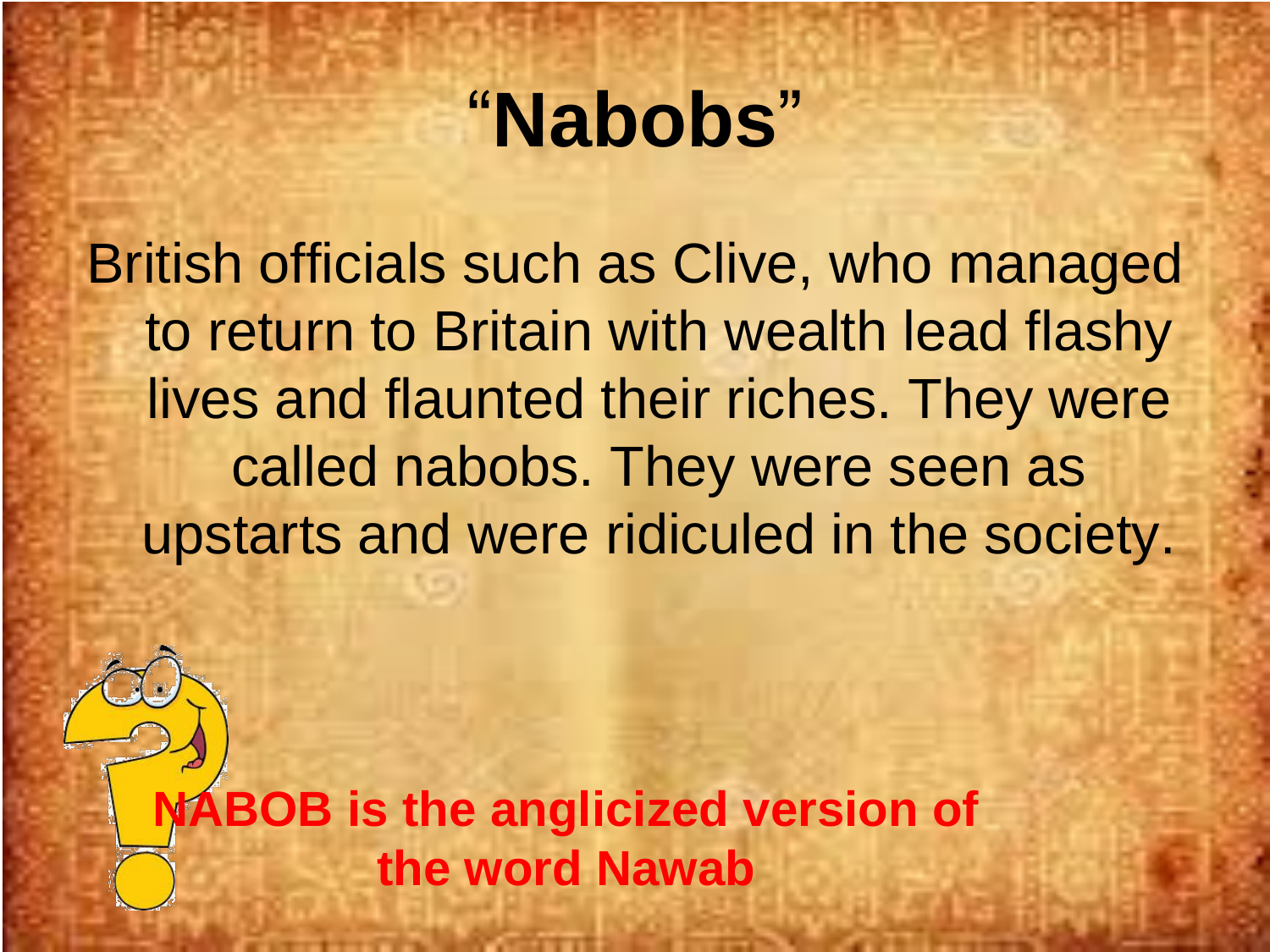

# **Company Rule Expands**

**GROVER** 

After the battle of Buxar(1764), the company's rule expanded rapidly. The prompt annexation of Indian states took place between 1757 to 1857. This was due to a few of the policies that were adopted by the British— Subsidiary Alliance **≻Claim to Paramountcy ≻Doctrine of Lapse**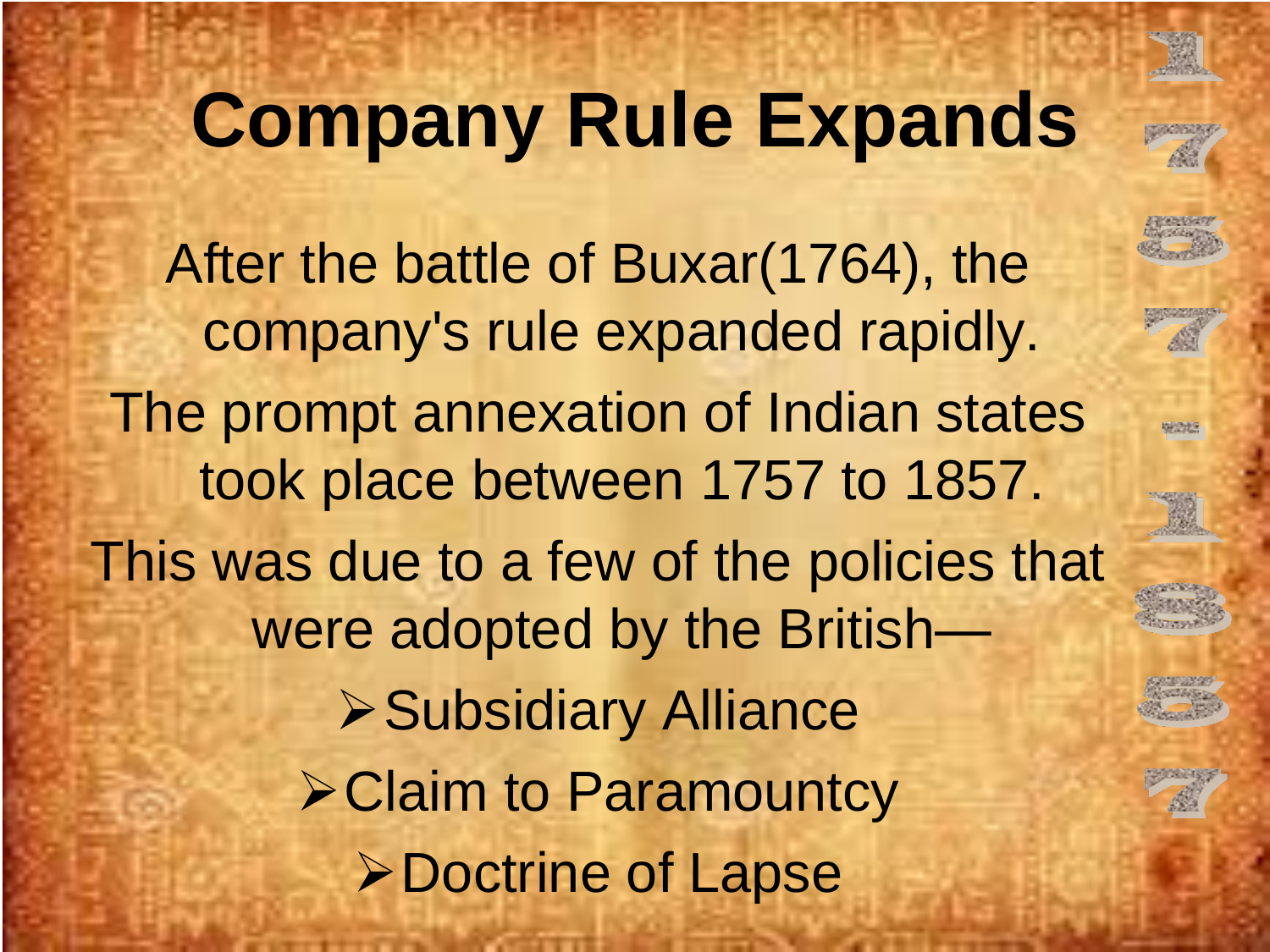# **Subsidiary Alliance**

According to the terms of this alliance, Indian rulers were not allowed to have their independent forces. They were to be protected by the Company and had to pay for the subsidiary forces.

Under Richard Wellesley as the governor general(1798- 1805), the Nawab of Awadh and Hyderabad were forced to give over parts of their territory as they had failed to pay for the alliance.

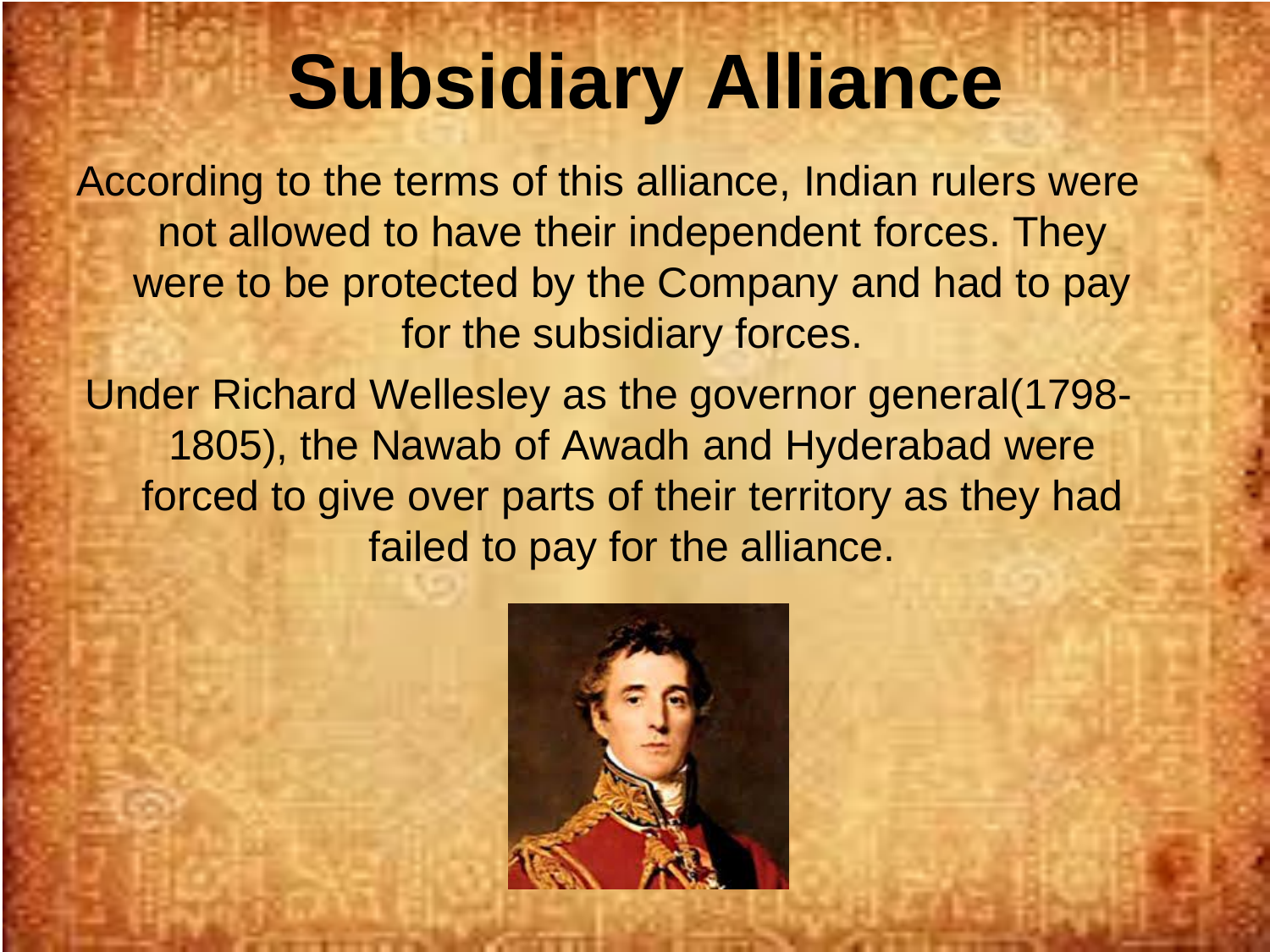#### **Claim to Paramountcy**

Under Lord Hastings as the Governor General (1813-1823) a new policy of "Paramountcy" was initiated.

It claimed that the company was paramount or supreme. Hence in order to protect its interests, it was justified in annexing or threatening to annex any kingdom.



Under it, Kitoor(1830), Sind(1843) and Punjab(1849) were taken over.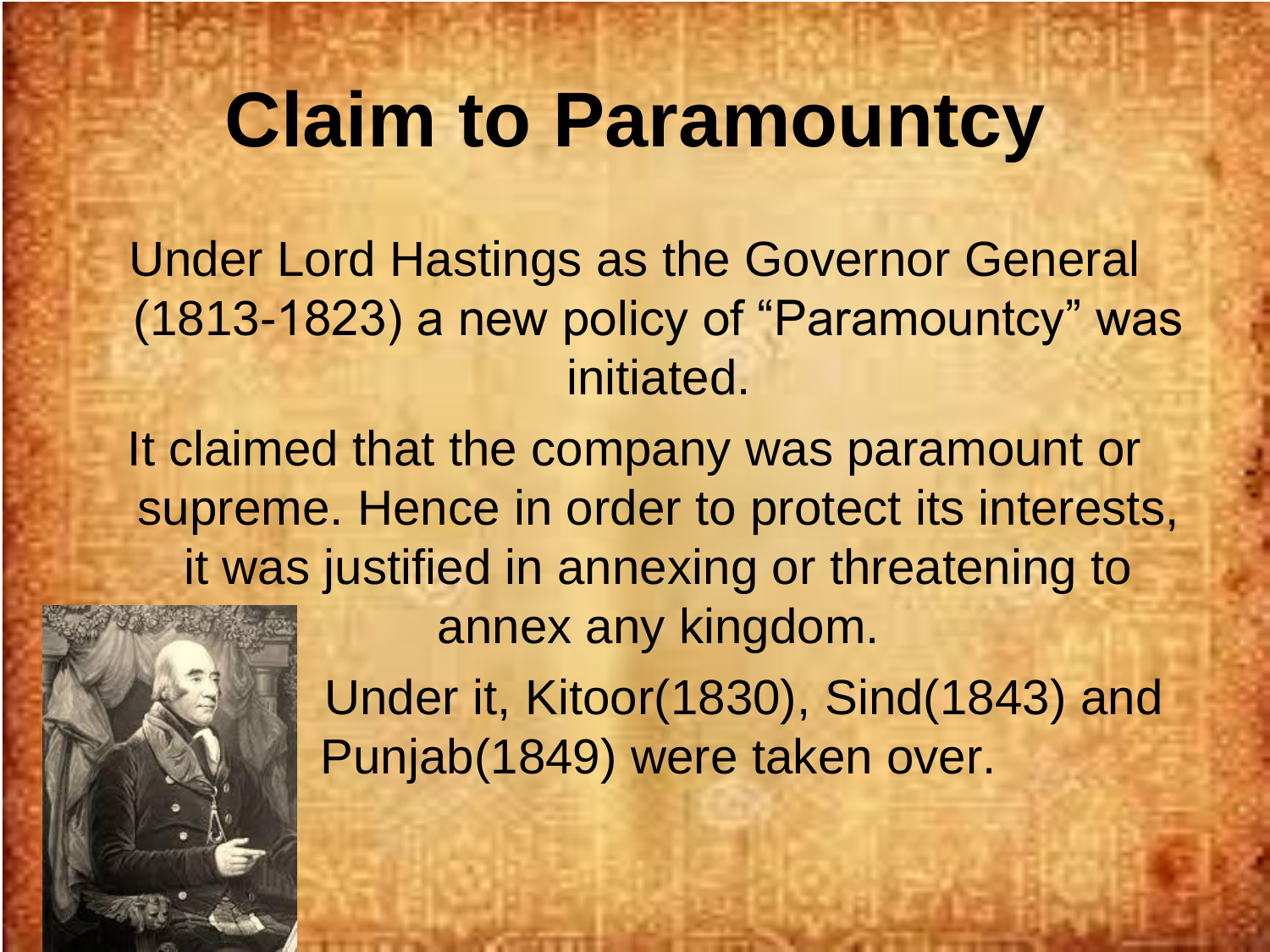#### Doctrine of Lapse

Lord Dalhousie, the Governor General from 1848 to 1856 devised the doctrine . It stated that a kingdom could be annexed if the king died without a male heir.

Many kingdoms were annexed— Satara (1848), Sambalpur(1850), Udaipur(1852), Nagpur(1853), Jhansi(1854) & Awadh(1856)





The Doctrine of Lapse' was a British policy regarding Britain's Indian subject nations, the Princely States, that stated that any such nation could be immediately annexed by the British East India company if the ruler died without a direct heir, or if the ruler was found 'manifestly incompetent'. The doctrine was used historically to annex the states of Satara, Sambalpur, Nagpur, Jhansi and Awadh, the latter being annexation being one of the sparks that ignited the Sepoy Rebellion of 1857. The doctrine was repudiated with the Establishment of the British Raj in 1858. Due to the tragic state of affairs that pervades the government of Nagpur, the East India Company today declared that country's independence null and void.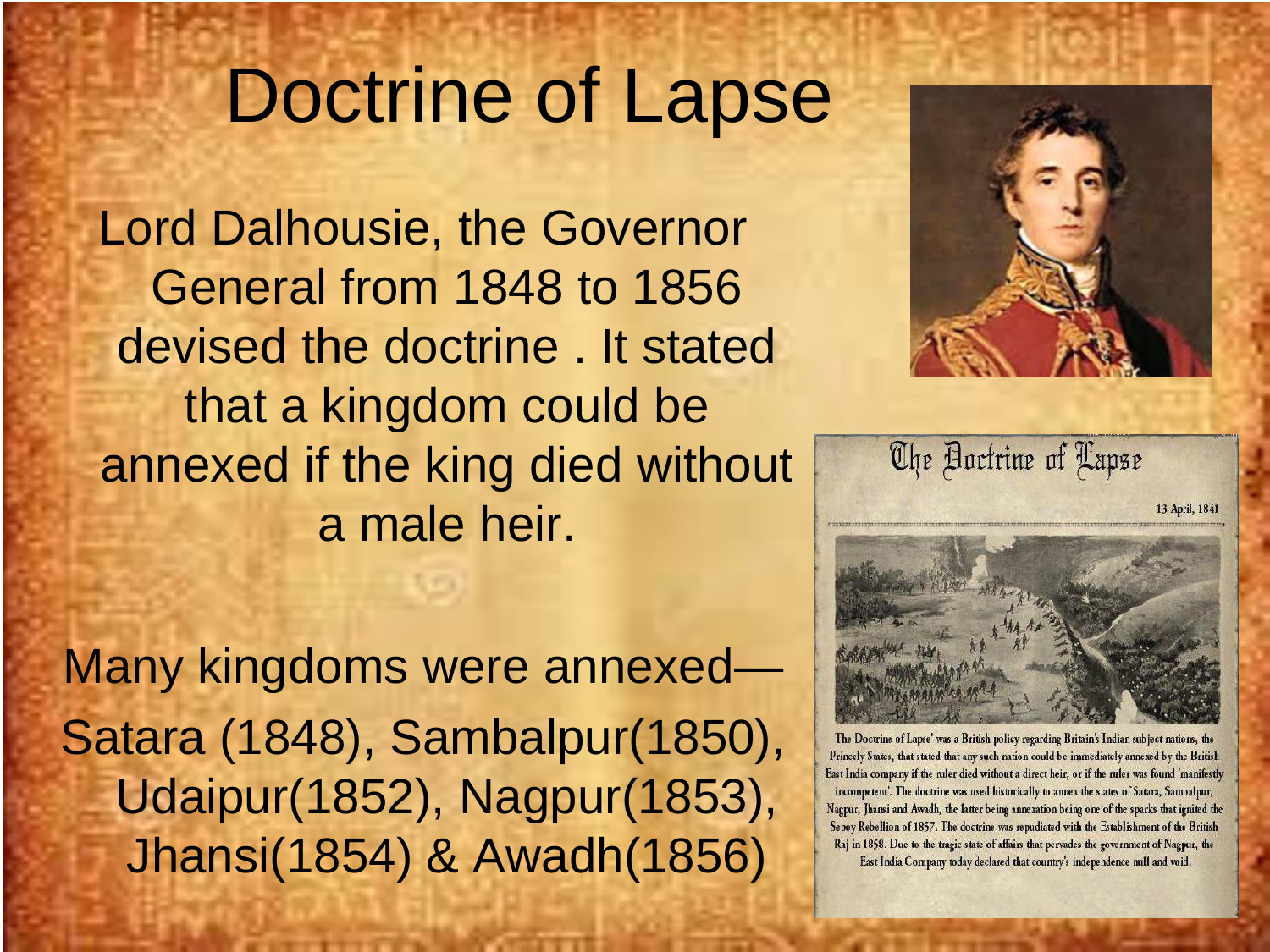#### Expansion Of British Rule







INDIA, 1797 INDIA, 1840 INDIA, 1857

**Mysore** 

Lahore ...

Poona

Bombay<sup>®</sup>

GOA<sub>1</sub>

· Delhi

Kathmandu

· Benaras

Calcutta

**MY OF** 

Areas under British rule

Areas not under British rule

Lucknow

Hyderabad

· Madras

Ceylon

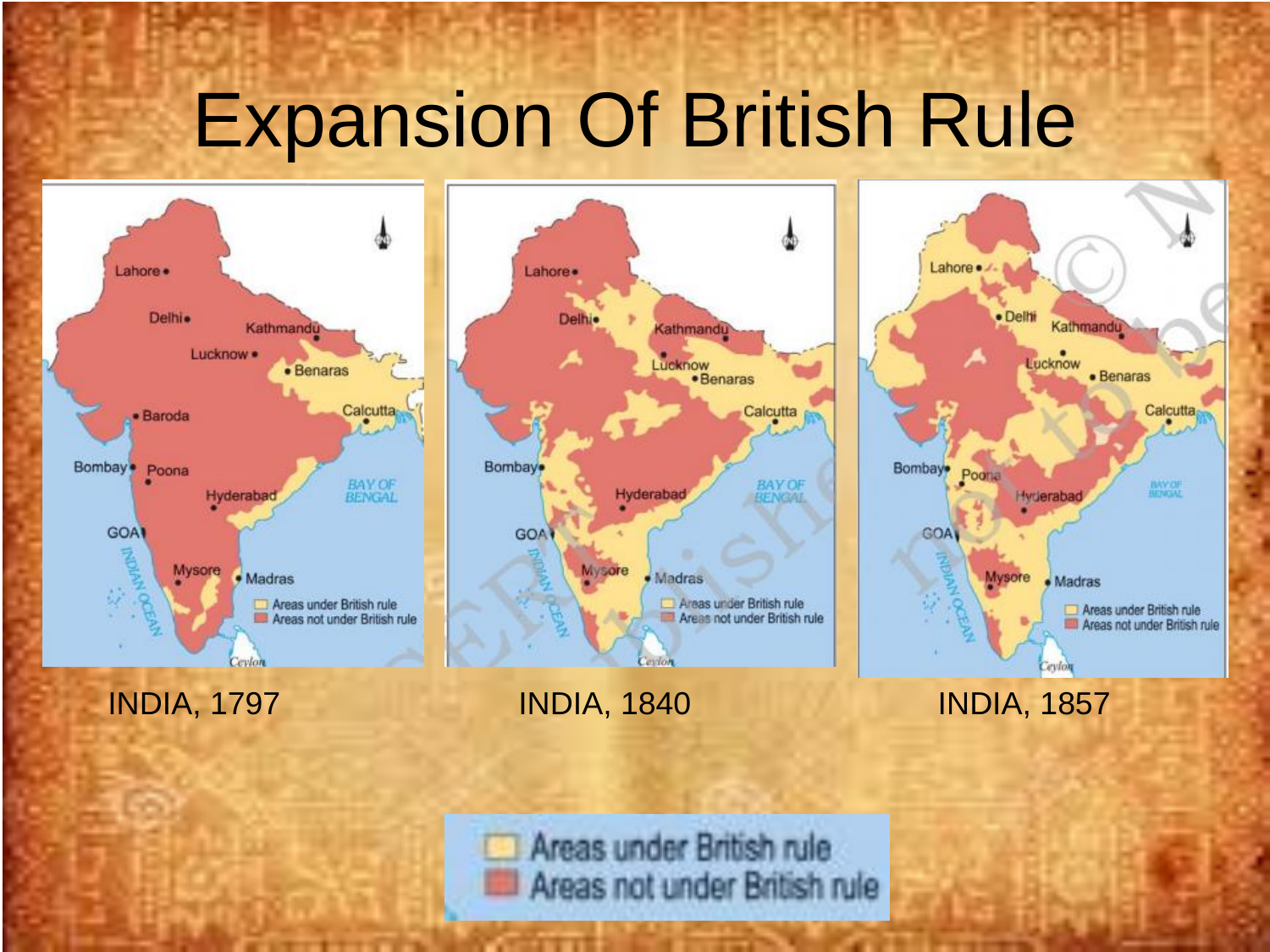#### **A NEW ADMINISTRATION**



Warren Hastings was the 1st Governor General of India, from 1773 to 1785. He bought about many changes in the administration especially in the sphere of justice.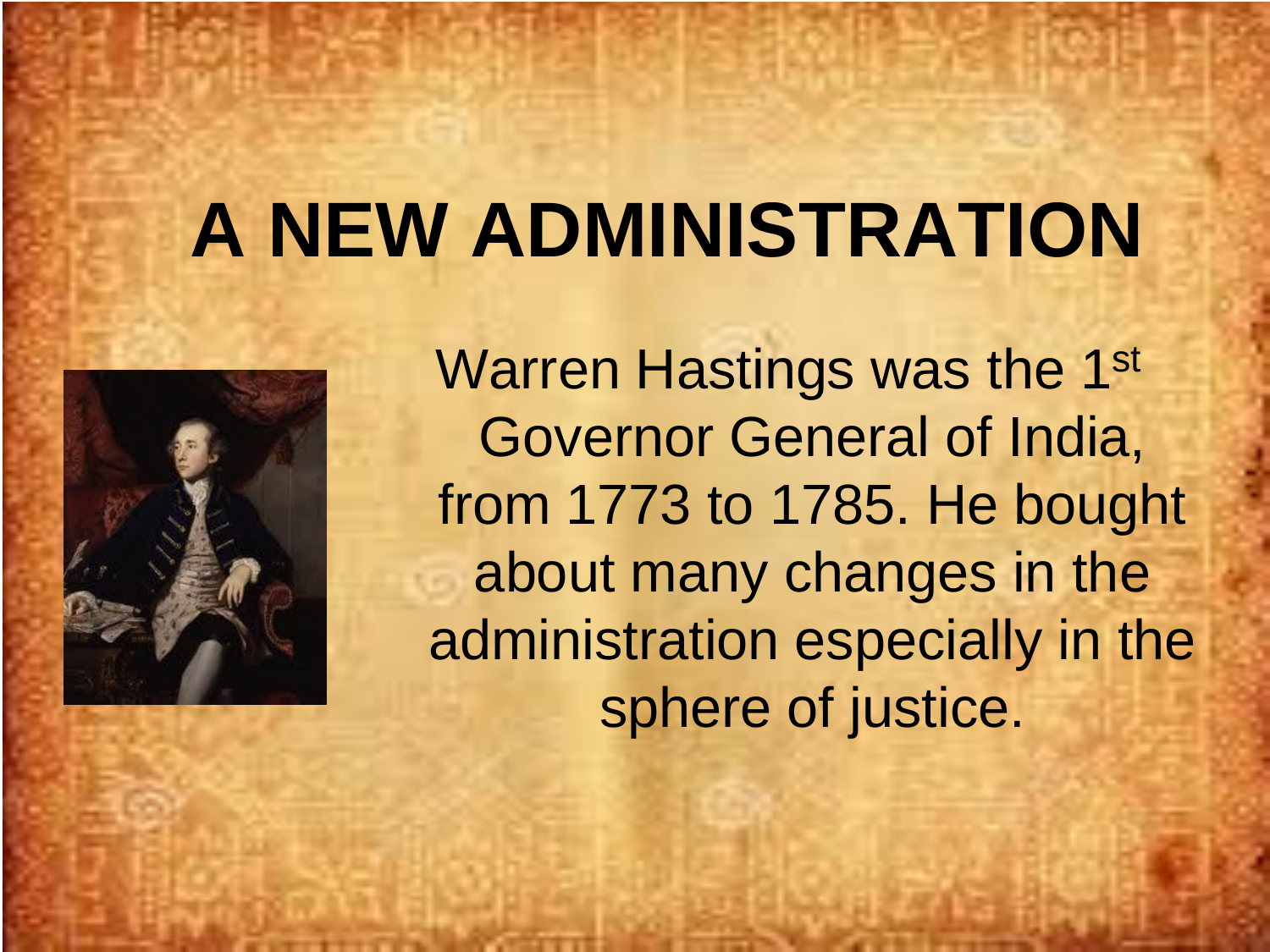# **CONCLUSION**

Thus the East India Company was transformed from a trading company to a territorial colonial power.

By 1857 the Company came to exercise direct rule over about 63 per cent of the territory and 78 per cent of the population of the Indian subcontinent. Combined with its indirect influence on the remaining territory and population of the country, the East India Company had virtually the whole of India under its control.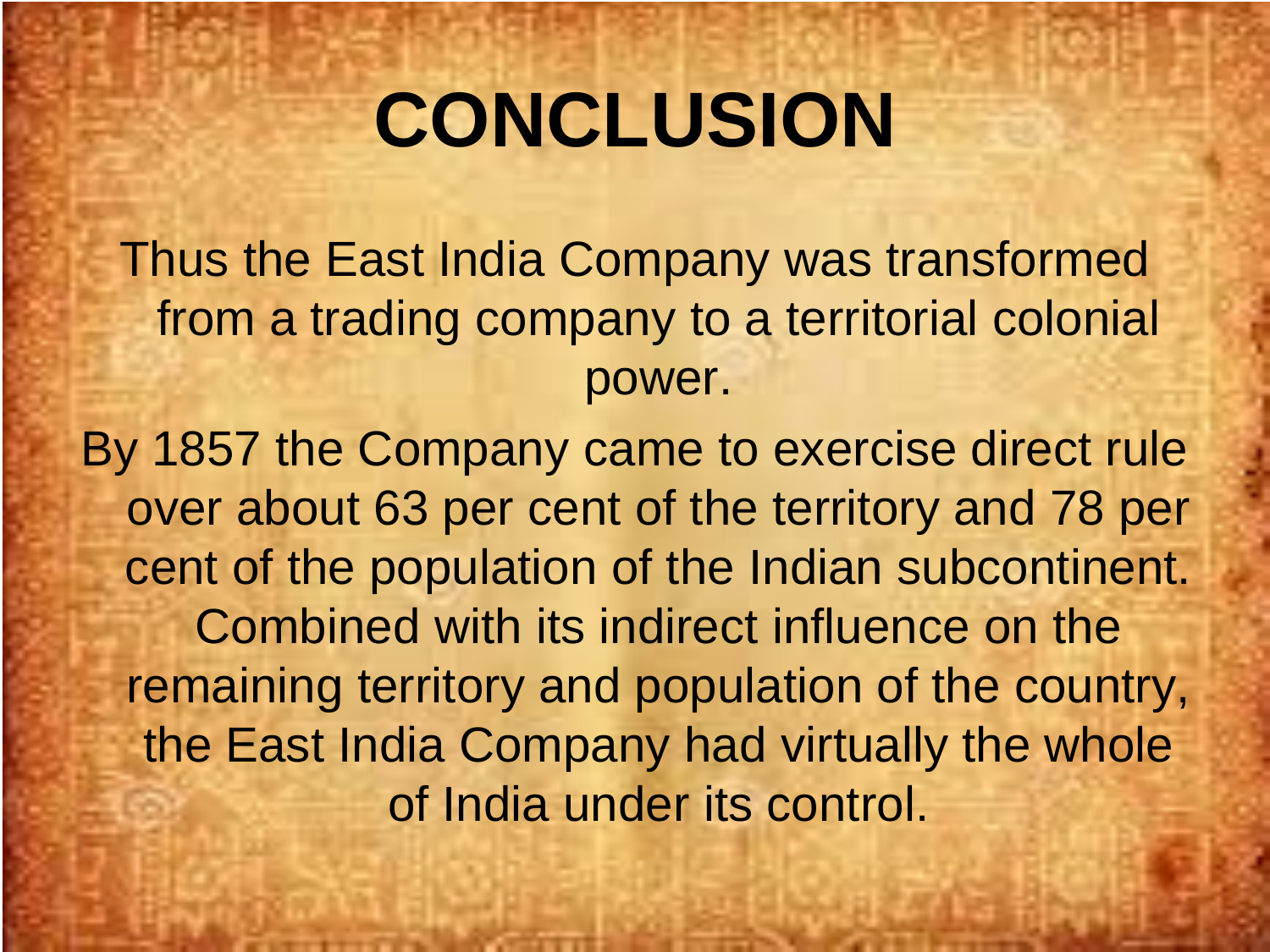# **ELSEWHERE** Slave Trade in South Africa

The Dutch trading ships reached southern Africa in the seventeenth century. Soon a slave trade began. People were captured, chained, and sold in slave markets. When slavery ended in 1834 there were 36,774 privately owned slaves at the Cape –Located at the southern most tip of

Africa.